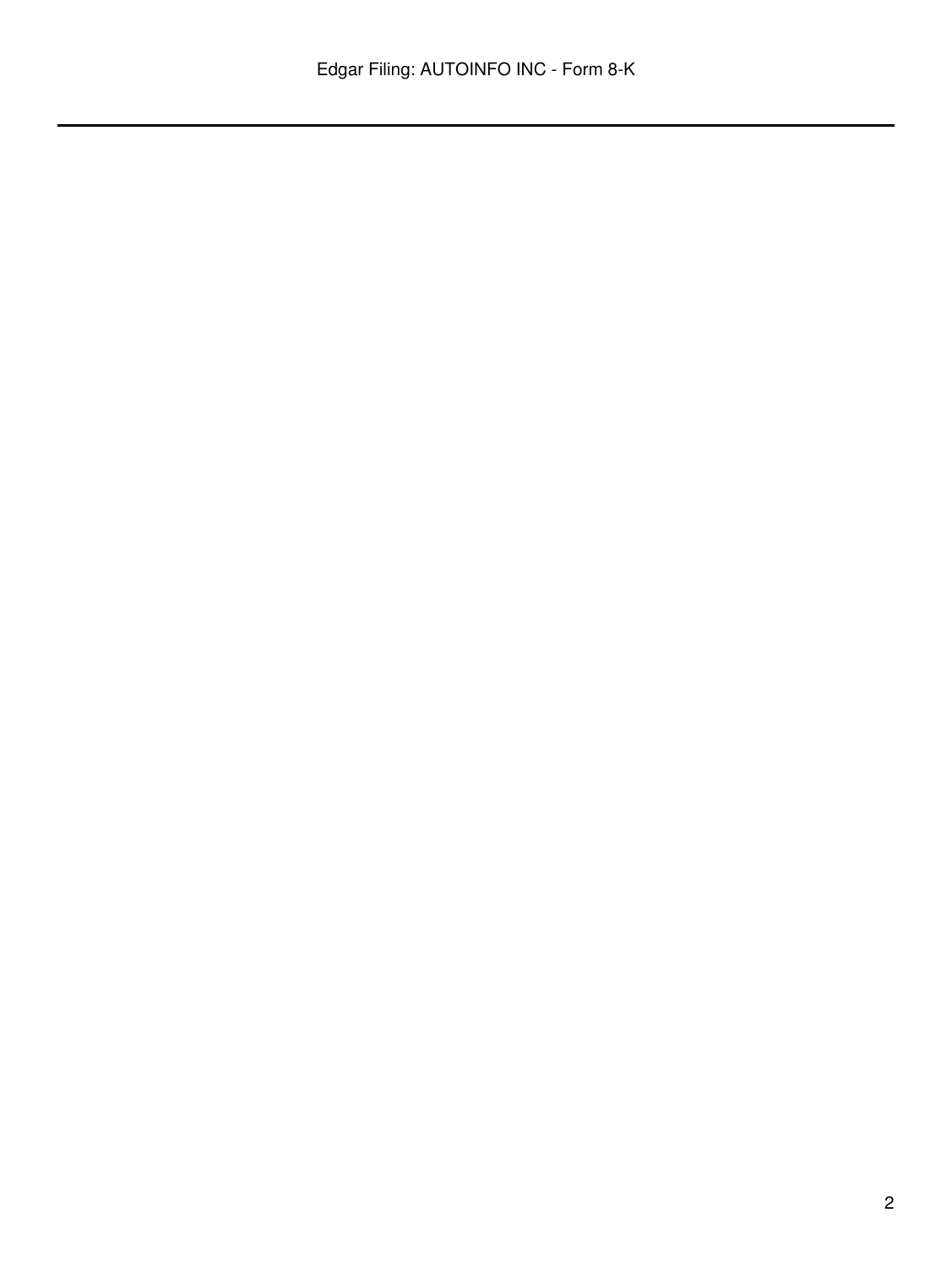# Edgar Filing: AUTOINFO INC - Form 8-K

Item 1.01. Entry into a Material Definitive Agreement

See response to Item 2.01, below.

Item 2.01. Completion of Acquisition or Disposition of Assets.

On July 8, 2011 (the "Closing Date"), AutoInfo, Inc. ("AutoInfo") entered and consummated the transactions contemplated by an Asset Purchase Agreement (the "Acquisition Agreement"), dated as of July 8, 2011, by and among AutoInfo and its affiliated entities, on the one hand, and Eleets Transportation Company, Inc. a Florida corporation ("Seller") and Allen J. Steele, on the other hand, for the acquisition of substantially all of the operating assets of the Seller's truck agent business division (the "Truck Agent Business Unit"). The Truck Agent Business Unit was historically operated as a division of the Seller.

Prior to the acquisition, and since 2007, the Seller was a significant independent agent of AutoInfo to which AutoInfo provided agent support services, including loans and advances. AutoInfo received interest on the loans and advances extended to the Seller at rates ranging from 8% to 20%. In addition, AutoInfo was entitled to receive a fee equal to 25% of the Seller's pre-tax income, if any; however, no pre-tax income was generated by the Seller during the periods preceding the Closing Date. Pursuant to the Acquisition Agreement all previous contractual arrangements between AutoInfo and its affiliated entities and the Seller were terminated. AutoInfo will continue to provide Seller with certain support services for its asset based trucking business and brokerage business through December 31, 2011. Other than those contractual arrangements, there is no affiliation between the Seller and AutoInfo.

Under the terms of the Acquisition Agreement, AutoInfo acquired from the Seller all of Seller's right, title and interest in and to all of the assets and properties, tangible and intangible, owned, held or used in connection with the Truck Agent Business Unit. The purchase price for the acquired assets totaled approximately \$10 million and principally consisted of an unconditional release and discharge of the Seller from approximately \$9.4 million of indebtedness due to AutoInfo and its affiliated entities plus the assumption of certain liabilities.

The foregoing description of the Acquisition Agreement does not purport to be complete and is qualified in its entirety by reference to the full text of the Acquisition Agreement filed as Exhibit 10.1 to this Current Report on Form 8-K and incorporated herein by reference.

Item 9.01. Financial Statements and Exhibits.

(a) Financial Statements of Business Acquired.

Financial statements of the business acquired will be provided by an amendment to this Report not later than 71 days after the due date of this Current Report on Form 8-K.

(b) Pro-forma Financial Information.

Pro-forma financial information with respect to the business acquired will be provided by an amendment to this Report not later than 71 days after the due date of this Current Report on Form 8-K.